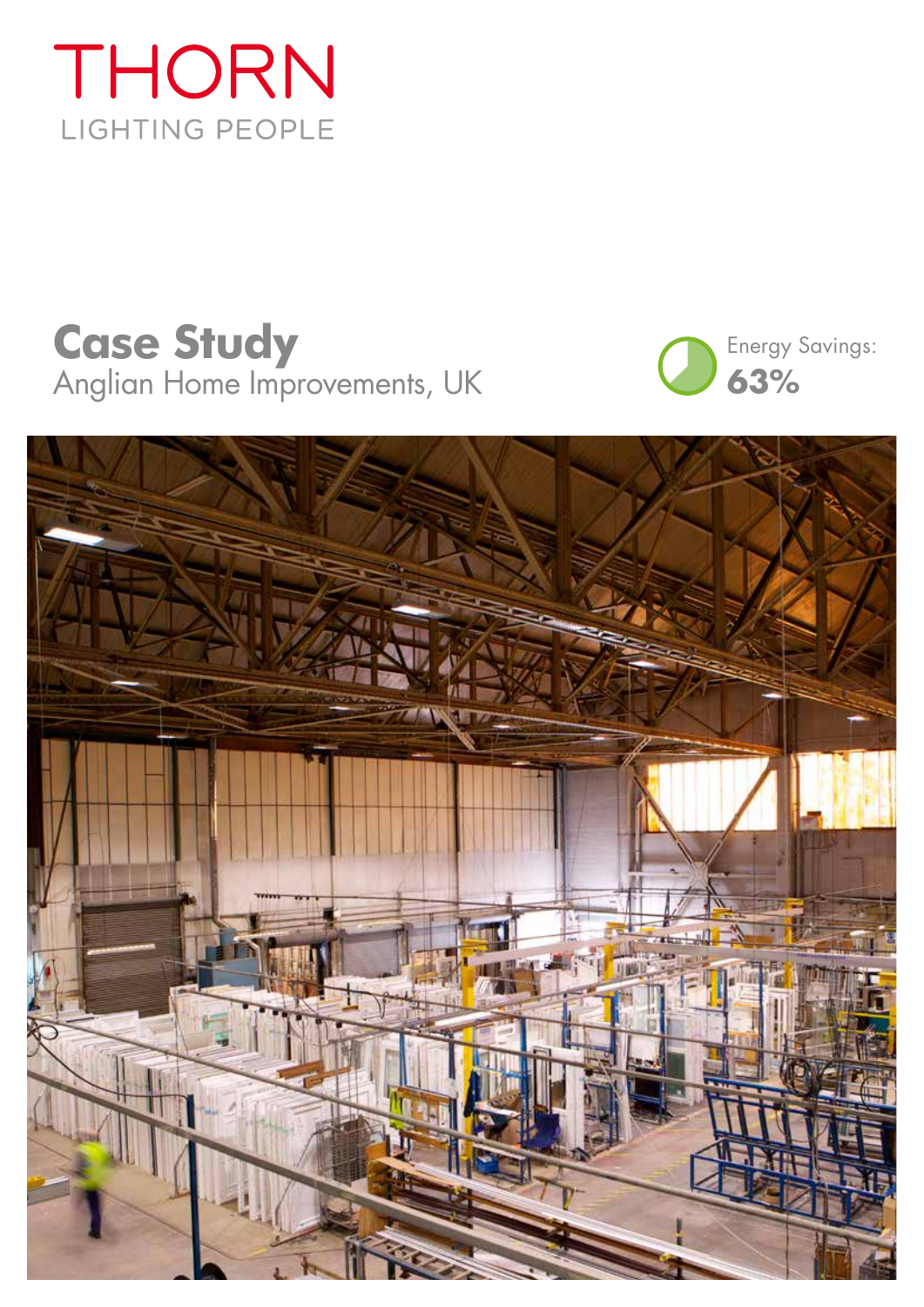**HiPak Pro LED installation at manufacturing site reduces energy consumption while increasing the quality of light** *increasing the quality of light* **<b>***Energy Savings:* 





#### **Summary**

After trialling fittings from several manufacturers, facilities management company Cofely chose Thorn's HiPak Pro LED high bay luminaire to refurbish the lighting at Anglian Home Improvement's Norwich factory. Benefits include a 63% energy reduction and an increase in light levels from 100 to 300 lux.

#### **Background**

Anglian Home Improvements was established in 1966 and is renowned in the UK as the number one supplier of high quality home improvements. Saving energy for their customers is at the forefront of what they do, so the company decided to explore how its own manufacturing site in Norwich could save energy with new energy efficient lighting.

### **Lighting objectives**

The factory was previously lit using products employing a mixture of 700W Mercury MBFU lamps, 400W SON-T high bays and 100W Fluorescent fittings. The objectives were therefore twofold: to reduce energy consumption and improve the working environment by improving the quality of light.

## **Lighting solution**

Thorn's Key Account Manager, Terry Ganslandt, worked closely with facilities management company Cofely to provide various product samples for trial, expert lighting designs and several supportive site visits.

As a new customer to Thorn, Cofelys Regional Account Manager, Jason Rose had trialled fittings from four other manufacturers without success. Jason explains, "It was Thorn's HiPak Pro LED which was the best for our application and the reason why we chose to work with Thorn for the first time. HiPak Pro LED gives a great lighting spread and doesn't glare when you look at or around the light."

HiPak Pro LED is a robust, low maintenance and energy saving LED high bay luminaire. At just 150W, it is substantially more energy efficient than the original 700W mercury lamps and has dedicated individual LED optics for precise light control. It also has an integrated PIR sensor and is DALI dimmable for maximum energy savings.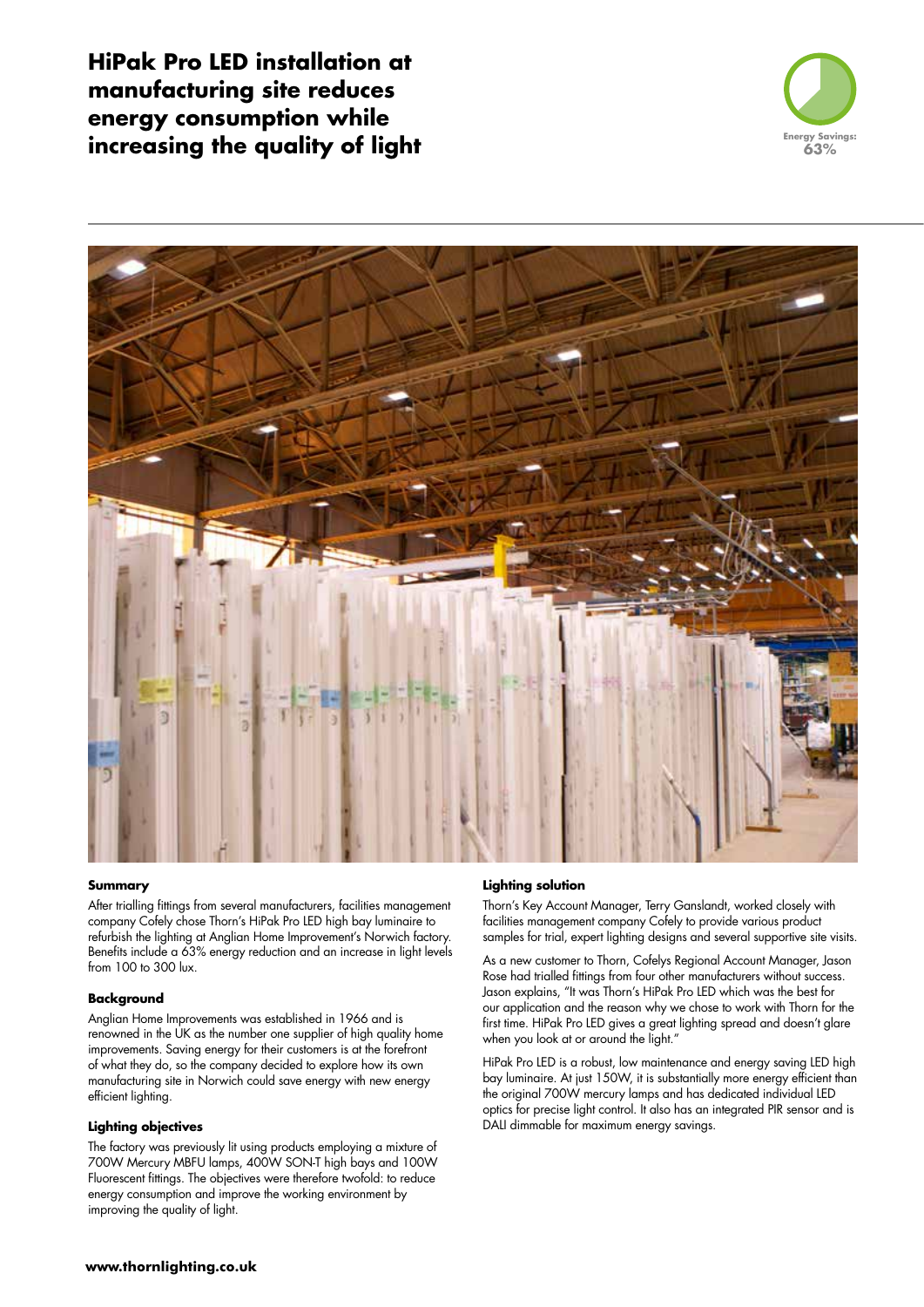



#### **Results and benefits**

HiPak Pro has reduced energy consumption by 63% (from 19kWh to 7kWh) while increasing light levels from 100 to 300 lux. Jason explains: "Due to the PIR option, we were able to program HiPak Pro LED to our requirements, which was a big plus."

"The fitting was also very easy to install. Everyone in the factory is really happy with the solution. The lighting has a very good even spread, provides a nice light to work under and saves a lot of energy too."

Duncan Mottershead, Engineering Director at Anglian Home Improvements says: "An integral part of Anglian Home Improvements' energy and environmental policies is a commitment to use energy wisely and responsibly, and actively pursue ways to reduce energy usage.

"Installation of the new Thorn HiPak Pro LED lighting is part of this commitment and has resulted in energy savings of around 60% versus the previous lighting solution it replaced, as well as providing a much brighter and better overall environment within the factory."

#### **Key facts**

- 63% energy savings
- Lux levels increased from 100 to 300

**eControl** From Thorn's 15 ways to save energy, the following are key to minimising energy consumption at Anglian Home Improvements' factory:



## **Lamp efficacy**

High efficacy LED light sources convert energy more efficiently into light, reducing energy consumption.



#### **System efficacy**

The use of high efficacy LED light sources combined with precision optics and excellent thermal control results in a high system efficacy, producing maximum light output for minimum energy input.



#### **Presence/absence**

Integral presence sensors within HiPak Pro LED ensure lighting is only on when required, helping to reduce waste energy.